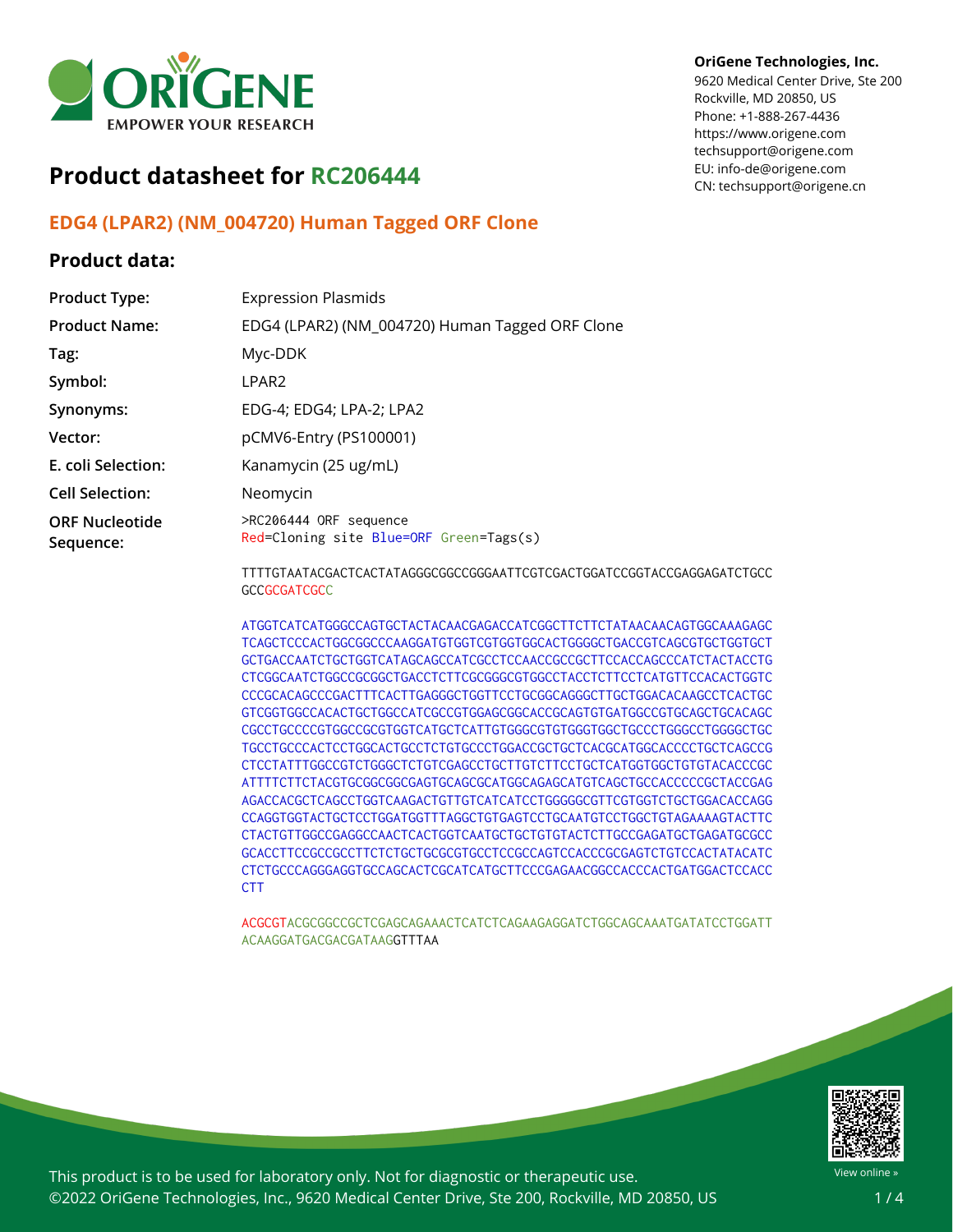

 $L$  A A  $\overline{D}$  $\mathbb N$  $\mathbf D$  $\mathbf I$ L  $D$  $\mathbf{Y}$  $\mathbf{R}$ D D  $\,$  D  $\mathbb D$ K V stop

\* The last codon before the Stop codon of the ORF

#### **Plasmid Map:**



This product is to be used for laboratory only. Not for diagnostic or therapeutic use. ©2022 OriGene Technologies, Inc., 9620 Medical Center Drive, Ste 200, Rockville, MD 20850, US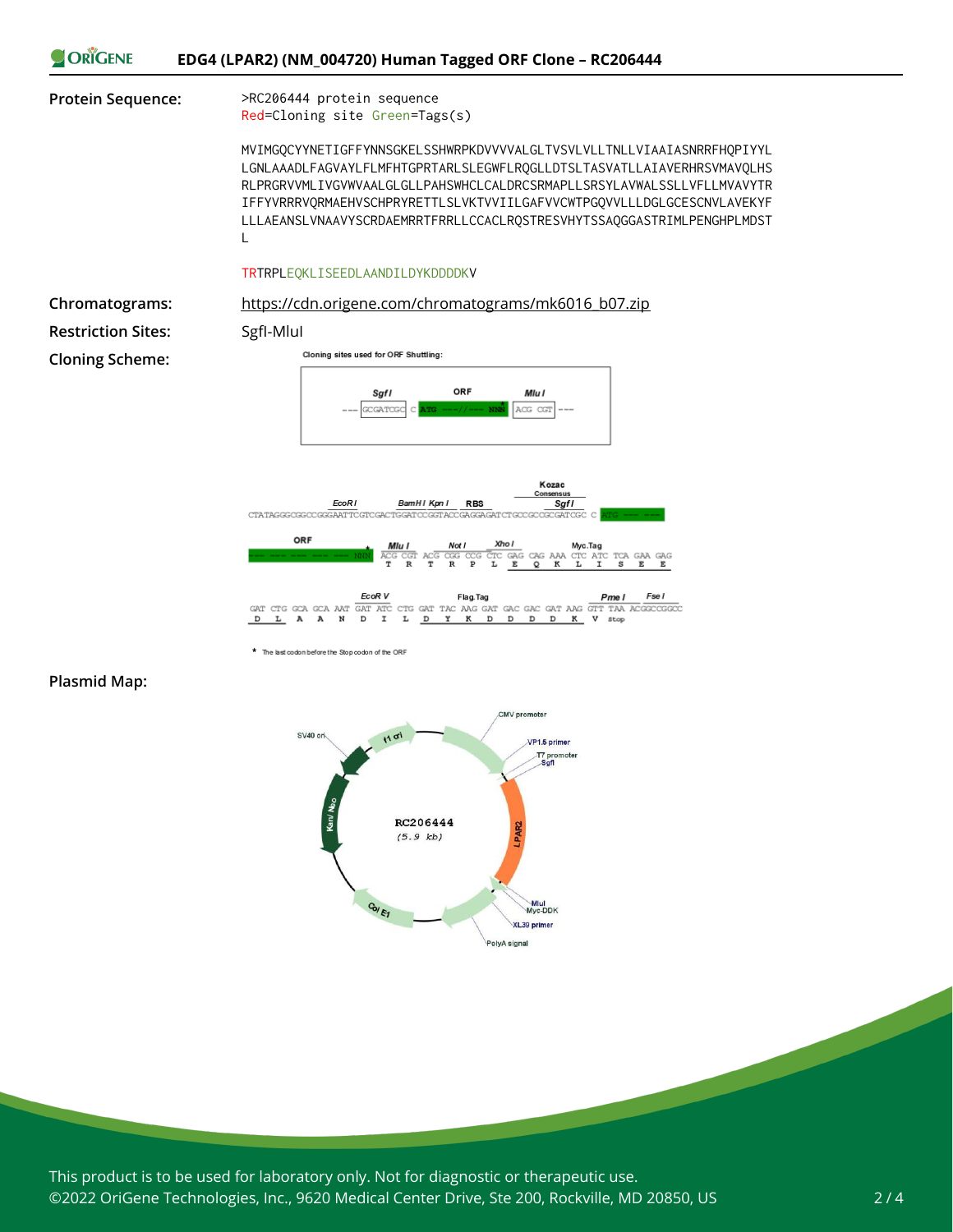| ORIGENE<br>EDG4 (LPAR2) (NM_004720) Human Tagged ORF Clone - RC206444 |                                                                                                                                                                                                                                                                                                                                                                                                                                                                       |
|-----------------------------------------------------------------------|-----------------------------------------------------------------------------------------------------------------------------------------------------------------------------------------------------------------------------------------------------------------------------------------------------------------------------------------------------------------------------------------------------------------------------------------------------------------------|
| ACCN:                                                                 | NM_004720                                                                                                                                                                                                                                                                                                                                                                                                                                                             |
| <b>ORF Size:</b>                                                      | 1053 bp                                                                                                                                                                                                                                                                                                                                                                                                                                                               |
| <b>OTI Disclaimer:</b>                                                | The molecular sequence of this clone aligns with the gene accession number as a point of<br>reference only. However, individual transcript sequences of the same gene can differ through<br>naturally occurring variations (e.g. polymorphisms), each with its own valid existence. This<br>clone is substantially in agreement with the reference, but a complete review of all prevailing<br>variants is recommended prior to use. More info                        |
| <b>OTI Annotation:</b>                                                | This clone was engineered to express the complete ORF with an expression tag. Expression<br>varies depending on the nature of the gene.                                                                                                                                                                                                                                                                                                                               |
| Components:                                                           | The ORF clone is ion-exchange column purified and shipped in a 2D barcoded Matrix tube<br>containing 10ug of transfection-ready, dried plasmid DNA (reconstitute with 100 ul of water).                                                                                                                                                                                                                                                                               |
| <b>Reconstitution Method:</b>                                         | 1. Centrifuge at 5,000xg for 5min.<br>2. Carefully open the tube and add 100ul of sterile water to dissolve the DNA.<br>3. Close the tube and incubate for 10 minutes at room temperature.<br>4. Briefly vortex the tube and then do a quick spin (less than 5000xg) to concentrate the liquid<br>at the bottom.<br>5. Store the suspended plasmid at -20°C. The DNA is stable for at least one year from date of<br>shipping when stored at -20°C.                   |
| RefSeq:                                                               | NM 004720.6                                                                                                                                                                                                                                                                                                                                                                                                                                                           |
| <b>RefSeq Size:</b>                                                   | 1803 bp                                                                                                                                                                                                                                                                                                                                                                                                                                                               |
| <b>RefSeq ORF:</b>                                                    | 1056 bp                                                                                                                                                                                                                                                                                                                                                                                                                                                               |
| Locus ID:                                                             | 9170                                                                                                                                                                                                                                                                                                                                                                                                                                                                  |
| UniProt ID:                                                           | Q9HBW0                                                                                                                                                                                                                                                                                                                                                                                                                                                                |
| <b>Cytogenetics:</b>                                                  | 19p13.11                                                                                                                                                                                                                                                                                                                                                                                                                                                              |
| Domains:                                                              | 7tm_1                                                                                                                                                                                                                                                                                                                                                                                                                                                                 |
| <b>Protein Families:</b>                                              | Druggable Genome, GPCR, Transmembrane                                                                                                                                                                                                                                                                                                                                                                                                                                 |
| <b>Protein Pathways:</b>                                              | Neuroactive ligand-receptor interaction                                                                                                                                                                                                                                                                                                                                                                                                                               |
| MW:                                                                   | 39.1 kDa                                                                                                                                                                                                                                                                                                                                                                                                                                                              |
| <b>Gene Summary:</b>                                                  | This gene encodes a member of family I of the G protein-coupled receptors, as well as the<br>EDG family of proteins. This protein functions as a lysophosphatidic acid (LPA) receptor and<br>contributes to Ca2+ mobilization, a critical cellular response to LPA in cells, through<br>association with Gi and Gq proteins. An alternative splice variant has been described but its<br>full length sequence has not been determined. [provided by RefSeq, Jul 2008] |

This product is to be used for laboratory only. Not for diagnostic or therapeutic use. ©2022 OriGene Technologies, Inc., 9620 Medical Center Drive, Ste 200, Rockville, MD 20850, US